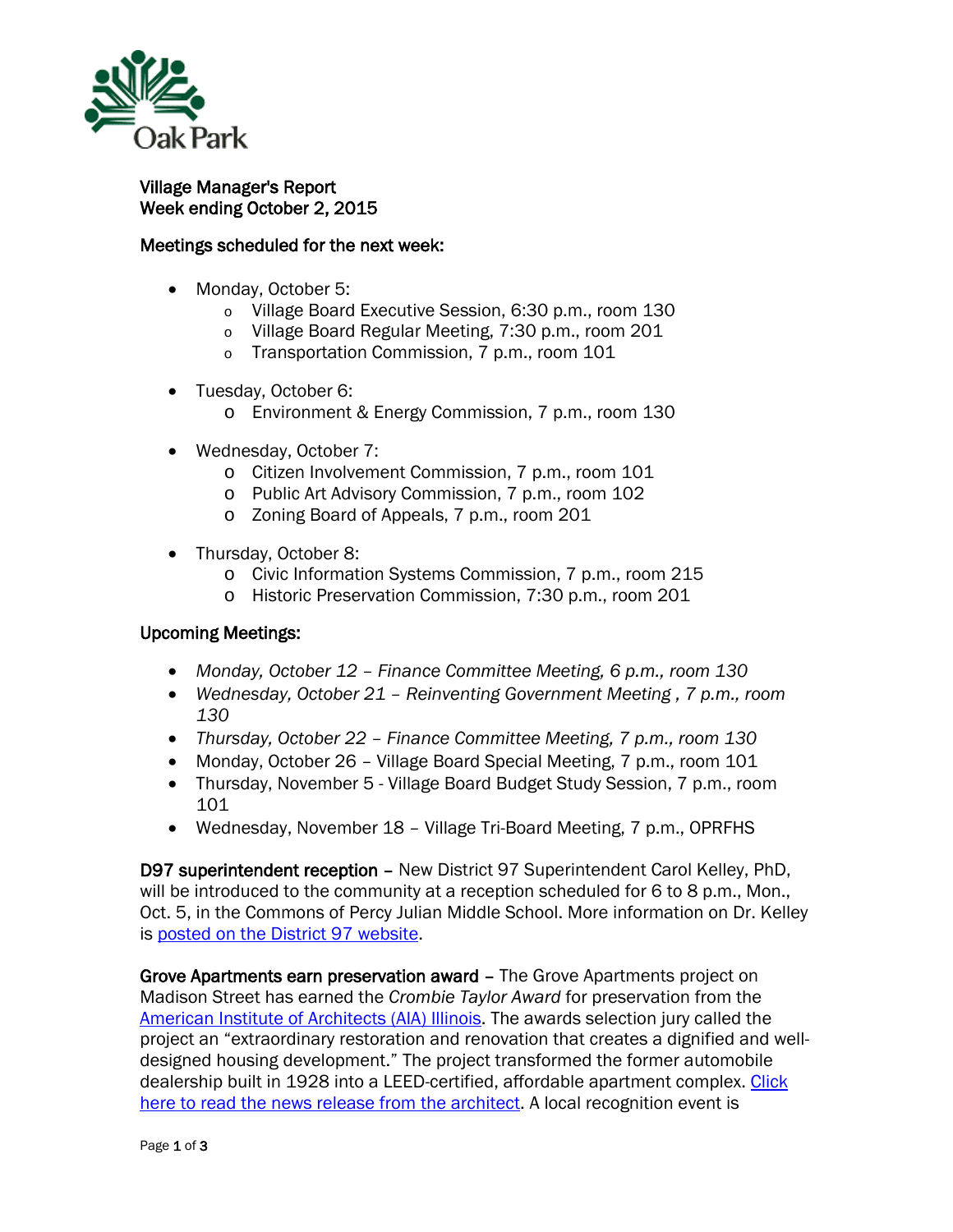scheduled for noon, Wed., Oct. 21 at the project site on the northeast corner of Madison Street and Grove Avenue.

North Avenue demolition - Engineering staff is working closely with the contractor hired to demolish the building at 6641-43 North Ave. The basement is being backfilled and steps have been taken to make sure the removal creates an environmentally safe site for future redevelopment.

Tree information expanded on Village website – The Forestry Division worked with the Communications Department to create a new Forestry web page - [www.oak](http://www.oak-park.us/trees)[park.us/trees](http://www.oak-park.us/trees) -- where a wide range of information about tree care is posted and can be updated as needed. In addition, staff is working to develop new materials to let residents know when problem trees will be removed or new trees planted.

Electronics recycling update – Last Saturday's recycling event at the Public Works Center collected 20,303 pounds of outdated and unwanted electronic items from 429 households. Oct. 31 will be the year's final electronic recycling event.

Capital improvements update – Sod restoration is underway on Ridgeland Avenue between Chicago Avenue and Division Street, the final tasks related to the sewer and paving projects. About half of the street microsurfacing scheduled for this season has been completed. The microsurfacing contractor is scheduled to complete the work this month after coordination letters are sent to all residents who may be affected. Pavement crack filling was expected to be completed this week.

Street resurfacing – Only punch-list items and parkway restoration remains for the season's first phase of resurfacing projects on local streets. Sod restoration around curb-work has begun on streets included in the season's second phase of street resurfacing projects. The pavement binder level was installed on Woodbine Street, South Boulevard and Adams Street, with the final pavement course expected to be installed by the end of this week.

Public Works Activities – Restoration of pavement where water line repairs were made continued, as did no-parking curb painting by fire hydrants and the removal of weeds and litter in the business districts and parking lots. Crews also washed the sidewalks on Marion Street and North Boulevard, completed the planter repair project on Roosevelt Road and continued routine daily tasks of repairing signs and filling pot holes. A damaged streetlight cable in the cul-de-sac at Madison Street and Cuyler Avenue was repaired and street lights relamped on Roosevelt Road. A water service leak at Hunter's Court, a water service valve at Euclid Avenue and Erie Street, and a sinkhole at 511 N. Cuyler Ave. were repaired. In addition to routine tasks, the Forestry Division updated the tree inventory and is migrating the tree removal and replacement process to the GIS environment as part of a larger effort to provide residents with better information and improve the customer experience.

Page 2 of 3 Radon testing kits available - If you know of anyone who may be concerned about radon, you may wish to refer them to the Cook County Department of Environmental [Control Department,](http://www.cookcountyil.gov/environmental-control-2/) which is offering residential testing kits for \$7 each. The U.S. EPA and Surgeon General recommend testing all homes below the third floor for radon, which can enter buildings through small cracks in the foundation, sump pumps or soil in crawlspaces. [Click here to download a flyer](http://www.oak-park.us/sites/default/files/456678891/Radon%20Flyer%202015.pdf) with information about